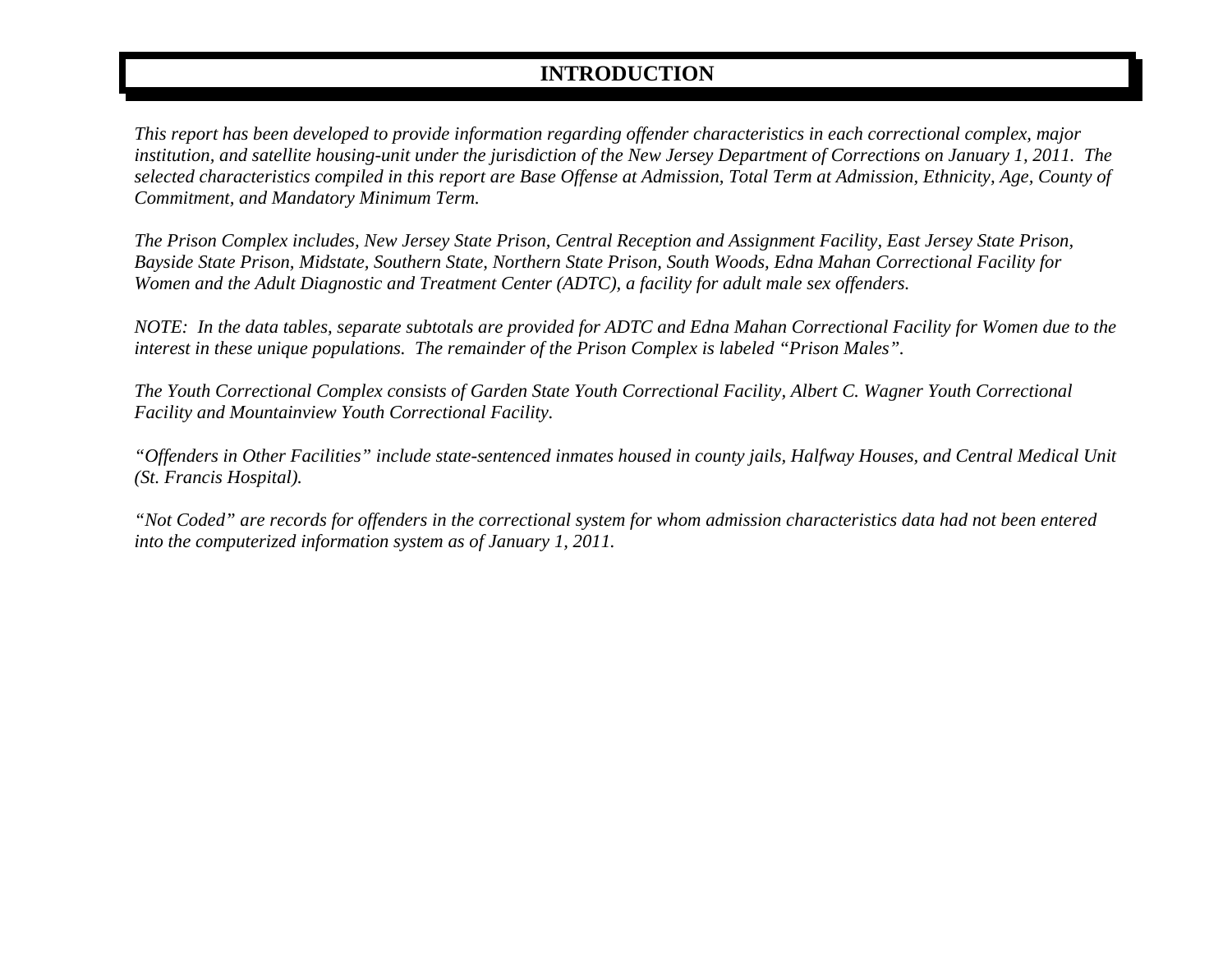## **HIGHLIGHTS**

- • *Fifty-one percent (51%) of all New Jersey Department of Corrections inmates were committed for crimes against persons which include Homicide, Sexual Assault, Aggravated/Simple Assault, Robbery, Kidnapping, Other Sex Offenses and Other Person Offenses.*
- • *Twenty-four percent (24%) of all Department of Corrections inmates have been committed for narcotics law violations, including possession, sale and distribution. Seventy-nine percent (79%) of all narcotics law violations are sale/distribution offenses.*
- •*The median total term for Department of Corrections' inmates is 5.7 years.*
- • *Thirty-four percent (34%) of all New Jersey Department of Corrections inmates were committed with total terms of 10 years or more. Of the total, five percent (5%) are serving Life Sentences with parole eligibility, and 62 offenders are serving Life Sentences without parole.*
- • *Seventy-one percent (71%) of New Jersey Department of Corrections inmates housed in the State System have sentences that include mandatory minimum terms.*
- • *Thirty-nine percent (39%) of all inmates in the New Jersey Department of Corrections are 30 years of age or younger. The median age for inmates in our adult facilities is 33.*
- • *Sixty-one percent (61%) of New Jersey Department of Corrections' inmates are Black, while 21% are White and 17% are Hispanic.*
- • *Of the 21 New Jersey counties, ten (Atlantic, Bergen, Camden, Essex, Hudson, Mercer, Middlesex, Monmouth, Passaic and Union) account for 79% of total Department of Corrections inmates. Essex County is the highest contributor with 15%.*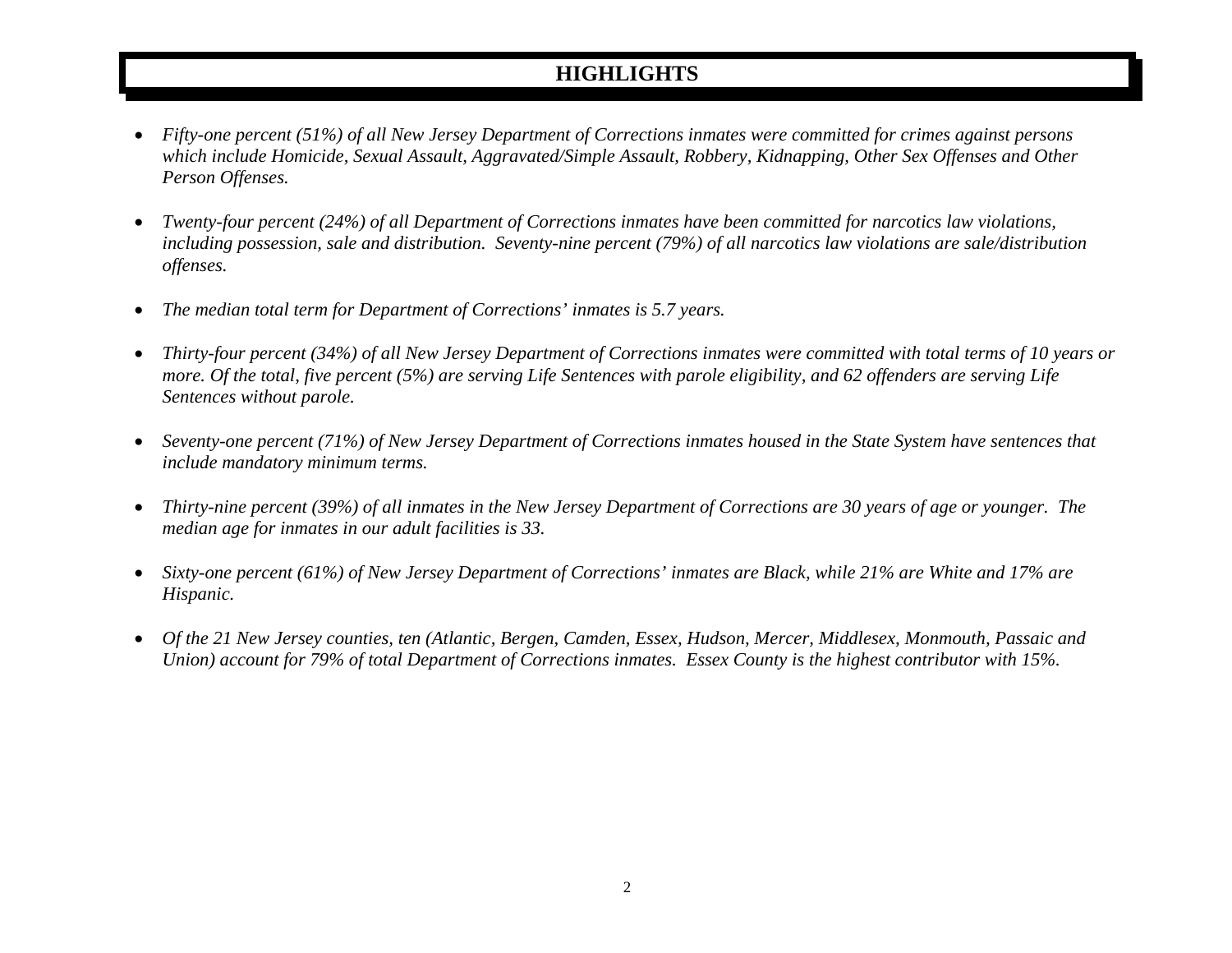# **NOTES**

**DUE TO SOFTWARE AND ROUNDING:** 

- **WORKSHEET ROW AND COLUMN TOTALS DO NOT ALWAYS EQUAL 100 PERCENT.**
- **PIE CHART PERCENTAGES DO NOT ALWAYS EQUAL 100%.**
- **PIE CHART PERCENTAGES MAY DIFFER SLIGHTLY FROM WORKSHEET PERCENTAGES.**
- **ACCOMPANYING NARRATIVES REFLECT PIE CHART PERCENTAGES.**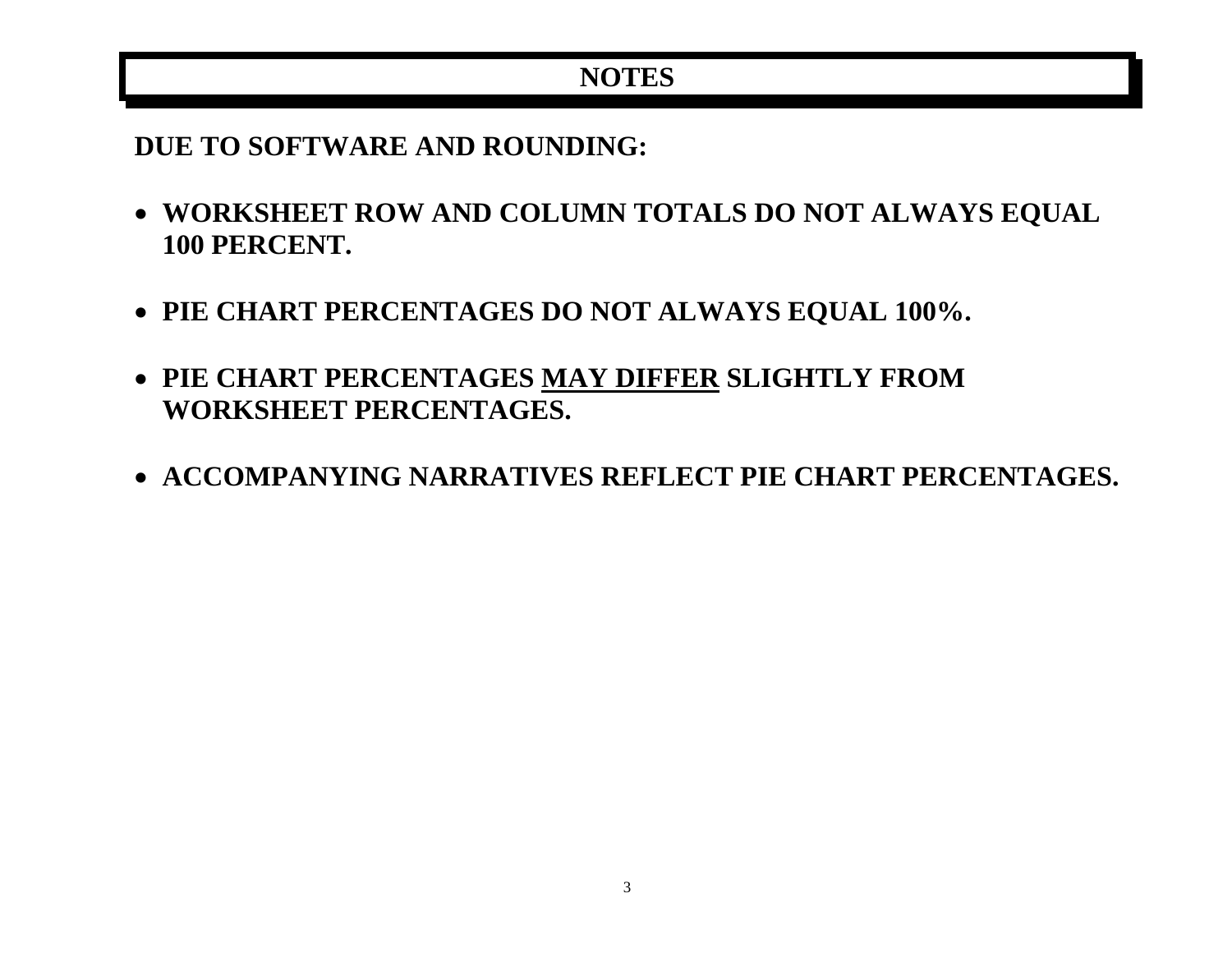## **TOTAL INMATES IN NEW JERSEY STATE CORRECTIONAL INSTITUTIONS AND SATELLITES**

| <b>TOTAL INMATES</b>            |        |                           | 25,139 |
|---------------------------------|--------|---------------------------|--------|
| PRISON COMPLEX                  | 17,407 | YOUTH COMPLEX             | 4,353  |
| <b>ADTC</b>                     | 700    | <b>GARDEN STATE TOTAL</b> | 1,864  |
| Bayside - Main                  | 1,333  | <b>MOUNTAINVIEW TOTAL</b> | 1,154  |
| Bayside - Farm                  | 659    | Wagner - Main             | 887    |
| Bayside - Ancora                | 298    | Wagner - Ad Seg           | 282    |
| <b>BAYSIDE TOTAL</b>            | 2,290  | Wagner - Minimum Units    | 166    |
| <b>CRAF</b> - Jones Farm        | 269    | <b>WAGNER TOTAL</b>       | 1,335  |
| $CRAF - Reception$              | 606    | <b>OTHER FACILITIES</b>   | 3,379  |
| <b>CRAF TOTAL</b>               | 875    | <b>Central Medical</b>    | 10     |
| East Jersey - Main              | 1,369  | County Jail               | 529    |
| East Jersey - Camp              | 111    | <b>Halfway Houses</b>     | 2,840  |
| <b>EAST JERSEY TOTAL</b>        | 1,480  |                           |        |
| <b>EDNA MAHAN TOTAL</b>         | 825    |                           |        |
| <b>MIDSTATE TOTAL</b>           | 697    |                           |        |
| NJ State Prison - Ad Seg Female | 30     |                           |        |
| NJ State Prison - Main          | 1,921  |                           |        |
| <b>NJ STATE PRISON TOTAL</b>    | 1,951  |                           |        |
| Northern State - Main           | 2,301  |                           |        |
| Northern State - Ad Seg Male    | 599    |                           |        |
| NORTHERN STATE TOTAL            | 2,900  |                           |        |
| SOUTHERN STATE TOTAL            | 2,315  |                           |        |
| <b>SOUTH WOODS TOTAL</b>        | 3,374  |                           |        |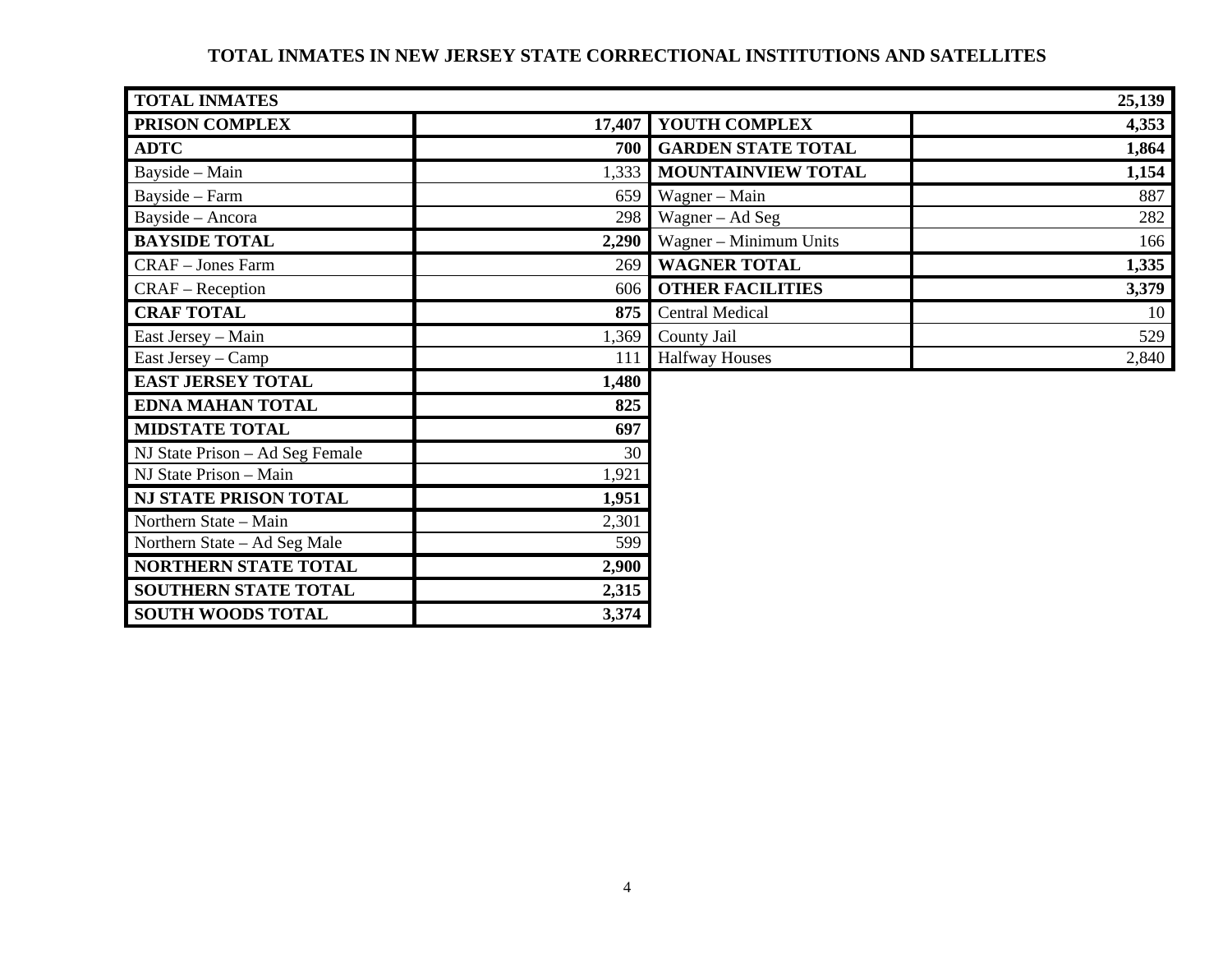### **TABLE OF CONTENTS**

| <b>REPORT NAME</b>                                                           | <b>PAGE</b>    |
|------------------------------------------------------------------------------|----------------|
| OFFENDERS IN NEW JERSEY CORRECTIONAL INSTITUTIONS BY BASE OFFENSE            | $\overline{7}$ |
| <b>Prison Complex Offenders</b>                                              | $8 - 11$       |
| Youth Complex Offenders                                                      | 12             |
| <b>Adult Offenders in Other Facilities</b>                                   | 13             |
| OFFENDERS IN NEW JERSEY CORRECTIONAL INSTITUTIONS BY TOTAL TERM AT ADMISSION | 14             |
| <b>Prison Complex Offenders</b>                                              | $15 - 18$      |
| Youth Complex Offenders                                                      | 19             |
| Adult Offenders in Other Facilities                                          | 20             |
| OFFENDERS IN NEW JERSEY CORRECTIONAL INSTITUTIONS BY MANDATORY MINIMUM TERM  | 21             |
| <b>Prison Complex Offenders</b>                                              | $22 - 25$      |
| Youth Complex Offenders                                                      | 26             |
| <b>Adult Offenders in Other Facilities</b>                                   | 27             |
| OFFENDERS IN NEW JERSEY CORRECTIONAL INSTITUTIONS BY AGE                     | 28             |
| <b>Prison Complex Offenders</b>                                              | 29-32          |
| Youth Complex Offenders                                                      | 33             |
| <b>Adult Offenders in Other Facilities</b>                                   | 34             |
| OFFENDERS IN NEW JERSEY CORRECTIONAL INSTITUTIONS BY ETHNIC IDENTIFICATION   | 35             |
| <b>Prison Complex Offenders</b>                                              | 36-39          |
| Youth Complex Offenders                                                      | 40             |
| Adult Offenders in Other Facilities                                          | 41             |
| OFFENDERS IN NEW JERSEY CORRECTIONAL INSTITUTIONS BY COUNTY OF COMMITMENT    | 42             |
| <b>Prison Complex Offenders</b>                                              | $43 - 46$      |
| Youth Complex Offenders                                                      | 47             |
| <b>Adult Offenders in Other Facilities</b>                                   | 48             |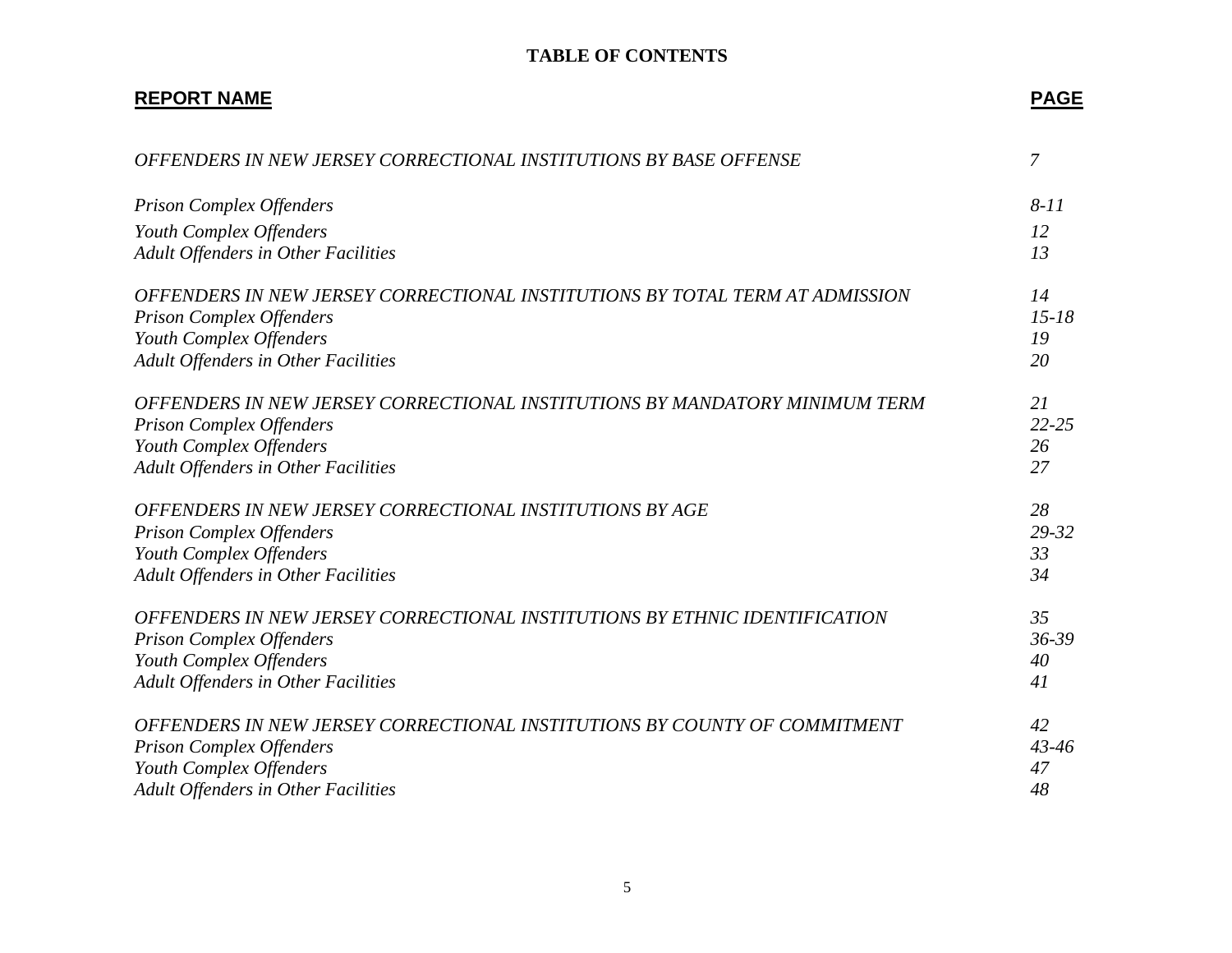#### **OFFENDERS IN NEW JERSEY CORRECTIONAL INSTITUTIONS ON JANUARY 1, 2011, BY BASE OFFENSE**

In these tabulations, the base offense is the most serious offense at the time of admission. These figures reflect base or controlling offenses at admission only, and do not include any offenses in addition to the base offense in the case of multiple sentences at admission. Additional sentences imposed following initial admission to the state correctional system are not included in these data.

- - Violent offenses include homicide, sexual assault, aggravated and simple assault, robbery, kidnapping, other sex offenses and other person offenses (i.e. terroristic threats, coercion, larceny from a person, death by auto and negligent manslaughter).
- Property offenses include burglary, arson, theft, forgery, embezzlement, and receiving / possessing stolen property.
- Public policy offenses include racketeering, gambling, corruption, perjury, escape, bail jumping, juvenile and family related offenses, and conspiracy.
- Weapons offenses include weapon possession and operation.
- Drug violations include distribution, manufacture, possession, and use of drugs. Virtually all drug offenses are for sale and distribution rather than for mere possession.

| <b>Base Offense</b>      | <b>Total</b> |               | <b>Prison Males</b> |               | <b>Youth Complex</b> |               | <b>ADTC</b> |               | <b>Edna Mahan</b> |               | <b>Other Facilities</b> |               |
|--------------------------|--------------|---------------|---------------------|---------------|----------------------|---------------|-------------|---------------|-------------------|---------------|-------------------------|---------------|
|                          | #            | $\frac{1}{2}$ | #                   | $\frac{1}{2}$ | #                    | $\frac{1}{2}$ | #           | $\frac{0}{0}$ | #                 | $\frac{0}{0}$ | #                       | $\frac{0}{0}$ |
| <b>TOTAL OFFENDERS</b>   | 25,139       | 100%          | 15,882              | 100%          | 4,353                | 100%          | 700         | 100%          | 825               | 100%          | 3,379                   | 100%          |
| Violent Offenses         | 12,777       | 51%           | 8,960               | 56%           | 2,066                | 47%           | 679         | 97%           | 407               | 49%           | 665                     | 20%           |
| <b>Property Offenses</b> | 2,632        | 10%           | 1,699               | 11%           | 375                  | 9%            |             | 0%            | 135               | 16%           | 421                     | 12%           |
| Public Policy            | 1,080        | 4%            | 666                 | 4%            | 204                  | 5%            | 12          | 2%            | 66                | 8%            | 1321                    | 4%            |
| Weapons                  | 1,982        | 8%            | 939                 | 6%            | 672                  | 15%           |             | 0%            | 16                | 2%            | 355                     | 11%           |
| Drugs                    | 6,135        | 24%           | 3,542               | 22%           | 1,032                | 24%           | 6           | 1%            | 193               | 23%           | 1,362                   | 40%           |
| Not Coded                | 533          | 2%            | 76                  | 0%            |                      | 0%            |             | 0%            |                   | $1\%$         | 444                     | 13%           |

#### **OFFENDERS IN CORRECTIONAL INSTITUTIONS BY BASE OFFENSE**

- Inmates with violent offenses comprise 56% of the prison complex, 47% of the youth complex, 97% of ADTC, 49% of Edna Mahan, and 20% of other adult facilities.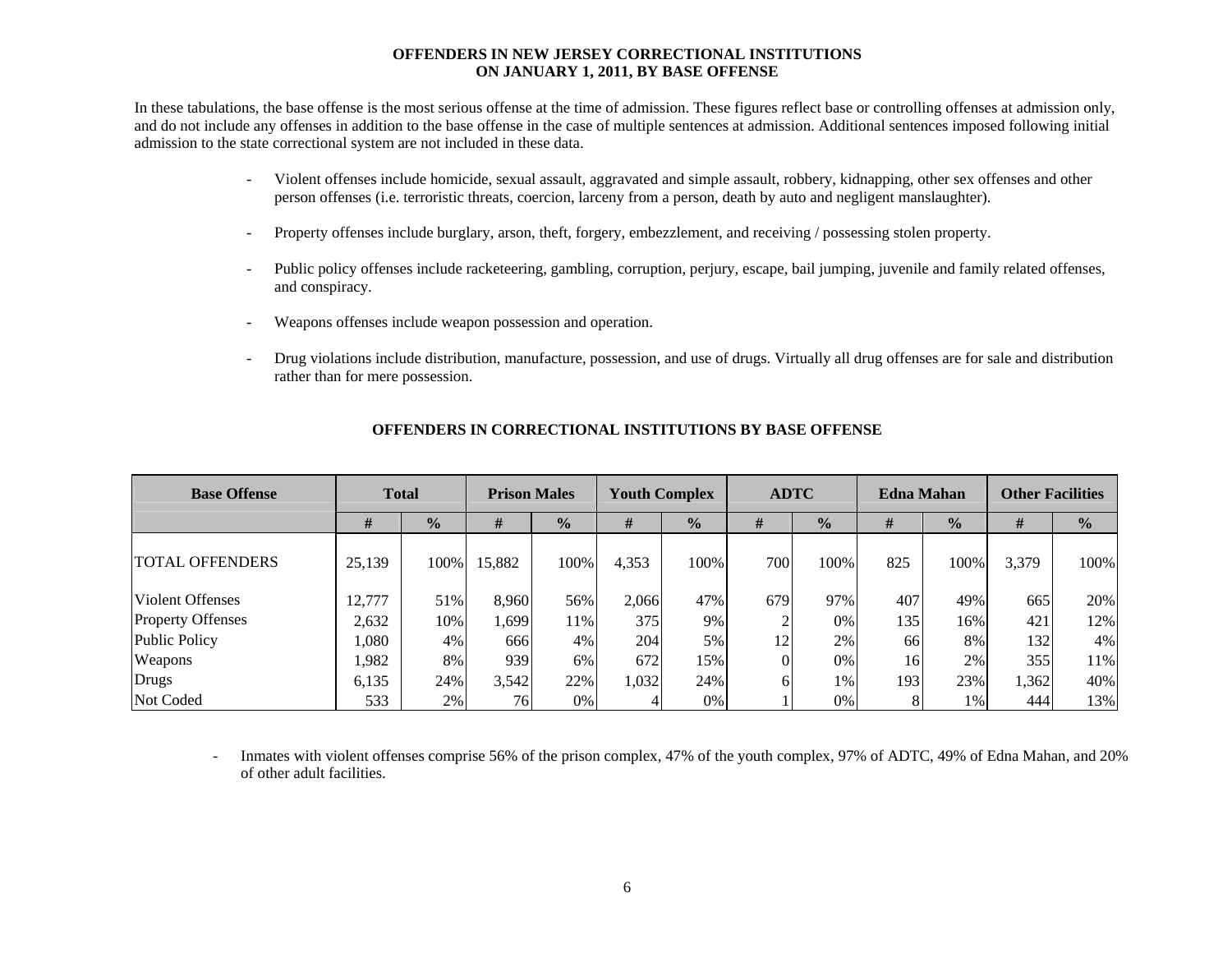#### **OFFENDERS IN NEW JERSEY CORRECTIONAL INSTITUTIONS ON JANUARY 1, 2011, BY TOTAL TERM AT ADMISSION**

Total term at admission is the total maximum term imposed for each offender at the time of commitment from the community or from parole. This includes the aggregate term for those admitted with multiple sentences. Additional sentences received following initial admission are not reflected or included in the data.

| <b>Total Term</b>          | <b>Total</b> |               | <b>Prison Males</b> |               | <b>Youth Complex</b> |               | <b>ADTC</b> |               | <b>Edna Mahan</b> |               | <b>Other Facilities</b> |               |
|----------------------------|--------------|---------------|---------------------|---------------|----------------------|---------------|-------------|---------------|-------------------|---------------|-------------------------|---------------|
|                            | #            | $\frac{0}{0}$ | $\#$                | $\frac{0}{0}$ | #                    | $\frac{6}{6}$ | #           | $\frac{0}{0}$ | #                 | $\frac{0}{0}$ | #                       | $\frac{0}{0}$ |
| <b>TOTAL OFFENDERS</b>     | 25,139       | 100%          | 15,882              | 100%          | 4,353                | 100%          | 700         | 100%          | 825               | 100%          | 3,379                   | 100%          |
| 1-2 Years                  | 814          | 3%            | 570                 | 4%            | 142                  | 3%            | 5           | 1%            | 43                | 5%            | 54                      | 2%            |
| 3 Years                    | 3,609        | 14%           | 1,927               | 12%           | 947                  | 22%           | 25          | 4%            | 164               | 20%           | 546                     | 16%           |
| 4 Years                    | 2,602        | 10%           | 1,457               | 9%            | 582                  | 13%           | 27          | 4%            | 101               | 12%           | 435                     | 13%           |
| 5 Years                    | 4,369        | 17%           | 2,338               | 15%           | 1045                 | 24%           | 67          | 10%           | 120               | 15%           | 799                     | 24%           |
| 6 Years                    | 1,326        | 5%            | 689                 | 4%            | 307                  | 7%            | 40          | 6%            | 38                | 5%            | 252                     | 7%            |
| 7 Years                    | 1,546        | 6%            | 850                 | 5%            | 342                  | 8%            | 84          | 12%           | 39                | 5%            | 231                     | 7%            |
| 8-9 Years                  | 1,518        | 6%            | 911                 | 6%            | 299                  | 7%            | 63          | 9%            | 37                | 4%            | 208                     | 6%            |
| 10 Years                   | 1,546        | 6%            | 986                 | 6%            | 228                  | 5%            | 105         | 15%           | 53                | 6%            | 174                     | 5%            |
| 11-14 Years                | 1,431        | 6%            | 1037                | 7%            | 179                  | 4%            | 77          | 11%           | 43                | 5%            | 95                      | 3%            |
| 15 Years                   | 712          | 3%            | 535                 | 3%            | 77                   | 2%            | 45          | 6%            | 28                | 3%            | 27                      | 1%            |
| 16-20 Years                | 1,225        | 5%            | 1,003               | 6%            | 91                   | 2%            | 61          | 9%            | 41                | 5%            | 29                      | $1\%$         |
| $21+Years$                 | 2,358        | 9%            | 2,116               | 13%           | 34                   | 1%            | 96          | 14%           | 68                | 8%            | 44                      | 1%            |
| Life With Parole           | 1,158        | 5%            | 1,131               | 7%            | $\overline{0}$       | 0%            | 3           | 0%            | 23                | 3%            |                         | 0%            |
| <b>Life Without Parole</b> | 62           | 0%            | 61                  | 0%            | $\boldsymbol{0}$     | 0%            |             | 0%            | $\theta$          | 0%            |                         | 0%            |
| Not Coded                  | 863          | 3%            | 271                 | 2%            | 80                   | 2%            | ↑           | 0%            | 27                | 3%            | 483                     | 14%           |

#### **OFFENDERS IN NEW JERSEY CORRECTIONAL INSTITUTIONS BY TOTAL TERM AT ADMISSION**

Among New Jersey Adult Correctional Offenders:

- -The median term for adult offenders is 5.7 years.
- -Forty-four percent (44%) are serving terms of 1-5 years.
- -Seventeen percent (17%) are serving terms of 6-9 years.
- -Thirty-four percent (34%) are serving terms of 10 years or more, which includes 1,158 offenders serving life and 62 life without parole sentences.
- -Three percent (3%) were not coded.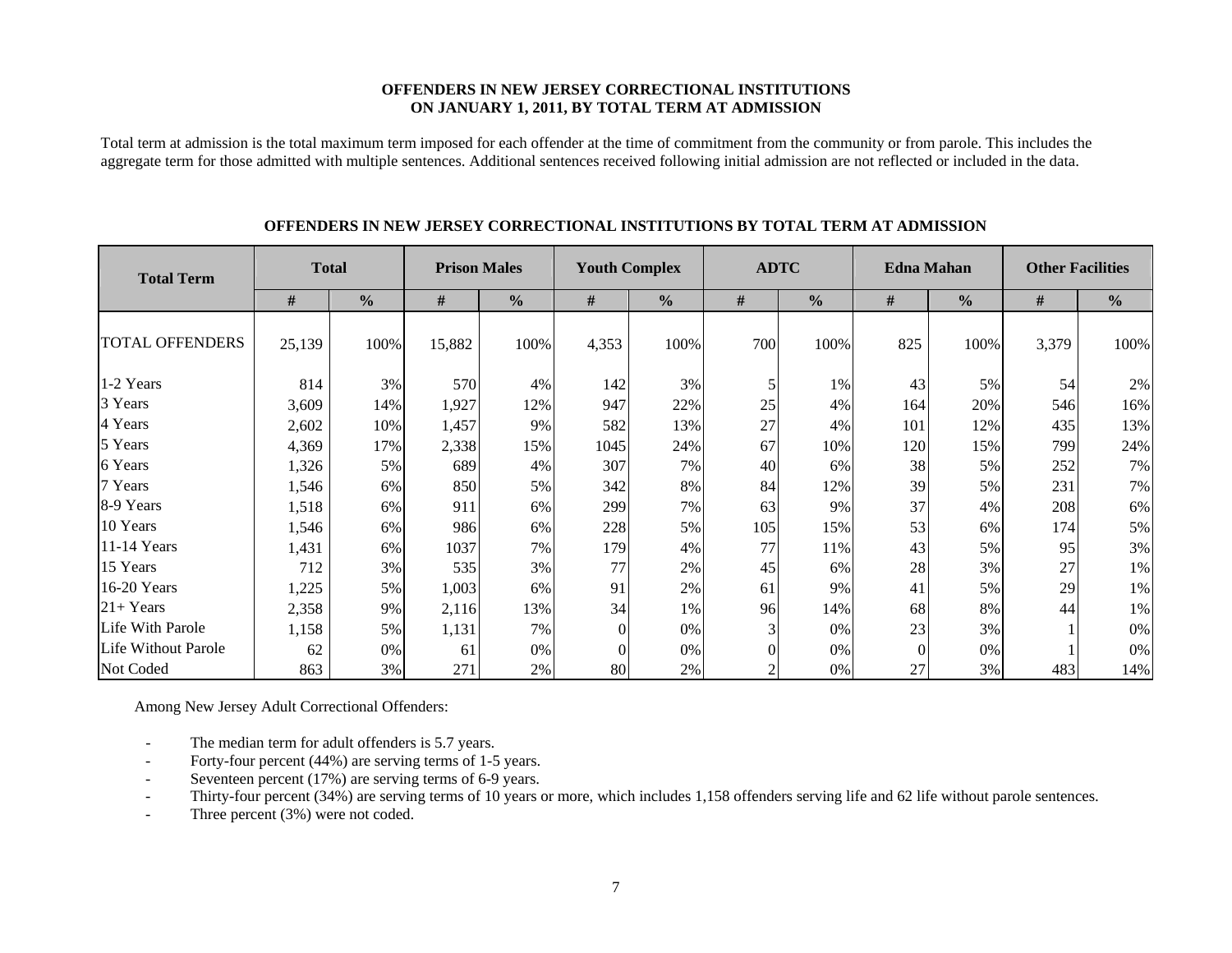#### **OFFENDERS IN NEW JERSEY CORRECTIONAL INSTITUTIONS ON JANUARY 1, 2011, BY MANDATORY MINIMUM TERM**

In New Jersey, since 1979, the courts have utilized mandatory minimum sentences. This means that an offender must serve the entire minimum sentence before being eligible for parole consideration. Mandatory minimum terms are not reduced by earned credits (commutation, minimum security or work).

| <b>Mandatory</b><br><b>Minimum</b> | <b>Total</b> |               | <b>Prison Males</b> |               | <b>Youth Complex</b> |               | <b>ADTC</b>    |               | <b>Edna Mahan</b> |               | <b>Other Facilities</b> |               |
|------------------------------------|--------------|---------------|---------------------|---------------|----------------------|---------------|----------------|---------------|-------------------|---------------|-------------------------|---------------|
| <b>Term</b>                        | #            | $\frac{0}{0}$ | #                   | $\frac{0}{0}$ | #                    | $\frac{0}{0}$ | #              | $\frac{0}{0}$ | #                 | $\frac{0}{0}$ | #                       | $\frac{0}{0}$ |
| <b>TOTAL</b><br><b>OFFENDERS</b>   | 17,875       | 100%          | 11,568              | 100%          | 3,133                | 100%          | 545            | 100%          | 489               | 100%          | 2,140                   | 100%          |
| $<$ 18 Months                      | 1,030        | 6%            | 416                 | 4%            | 365                  | 12%           |                | 0%            | 23                | 5%            | 225                     | 11%           |
| 18 Months                          | 587          | 3%            | 318                 | 3%            | 135                  | 4%            |                | 0%            | 9                 | 2%            | 124                     | 6%            |
| 2 Years                            | 1,047        | 6%            | 577                 | 5%            | 150                  | 5%            | $\overline{2}$ | 0%            | 24                | 5%            | 294                     | 14%           |
| 3 Years                            | 3,074        | 17%           | 1,548               | 13%           | 744                  | 24%           | 13             | 2%            | 68                | 14%           | 701                     | 33%           |
| 4 Years                            | 1,072        | 6%            | 595                 | 5%            | 221                  | 7%            | 10             | 2%            | 26                | 5%            | 220                     | 10%           |
| 5 Years                            | 1,955        | 11%           | 1,098               | 9%            | 486                  | 16%           | 57             | 10%           | 65                | 13%           | 249                     | 12%           |
| 6-9 Years                          | 3,483        | 19%           | 2,156               | 19%           | 731                  | 23%           | 260            | 48%           | 92                | 19%           | 244                     | 11%           |
| 10 Years                           | 251          | 1%            | 187                 | 2%            | 25                   | 1%            | 23             | 4%            | 3                 | 1%            | 13                      | 1%            |
| 11-14 Years                        | 1,645        | 9%            | 1261                | 11%           | 184                  | 6%            | 94             | 17%           | 59                | 12%           | 47                      | 2%            |
| 15 Years                           | 323          | 2%            | 261                 | 2%            | 15                   | 0%            | 23             | 4%            | 12                | 2%            | 12                      | 1%            |
| 16-19 Years                        | 872          | 5%            | 746                 | 6%            | 58                   | 2%            | 28             | 5%            | 36                | 7%            | 4                       | 0%            |
| 20-24 Years                        | 477          | 3%            | 430                 | 4%            | 14                   | 0%            | 13             | 2%            | 14                | 3%            | 6                       | 0%            |
| $ 25-29$ Years                     | 369          | 2%            | 348                 | 3%            | 3                    | 0%            | 12             | 2%            | 5                 | 1%            |                         | 0%            |
| 30 Years                           | 847          | 5%            | 806                 | 7%            | 2                    | 0%            | 4              | 1%            | 35                | 7%            | 0                       | 0%            |
| 30+ Years                          | 843          | 5%            | 821                 | 7%            | $\Omega$             | 0%            | 4              | 1%            | 18                | 4%            | 0                       | 0%            |

#### **OFFENDERS IN CORRECTIONAL INSTITUTIONS BY MANDATORY MINIMUM TERM**

**Contract Contract** 

- Seventy-one percent (71%) of all adult offenders have mandatory minimum terms (17,875 out of 25,139).

- The median mandatory minimum term is 5 years.

-Twenty-two percent (22%) of those with mandatory minimum terms have mandatory minimum terms of 15 years or more.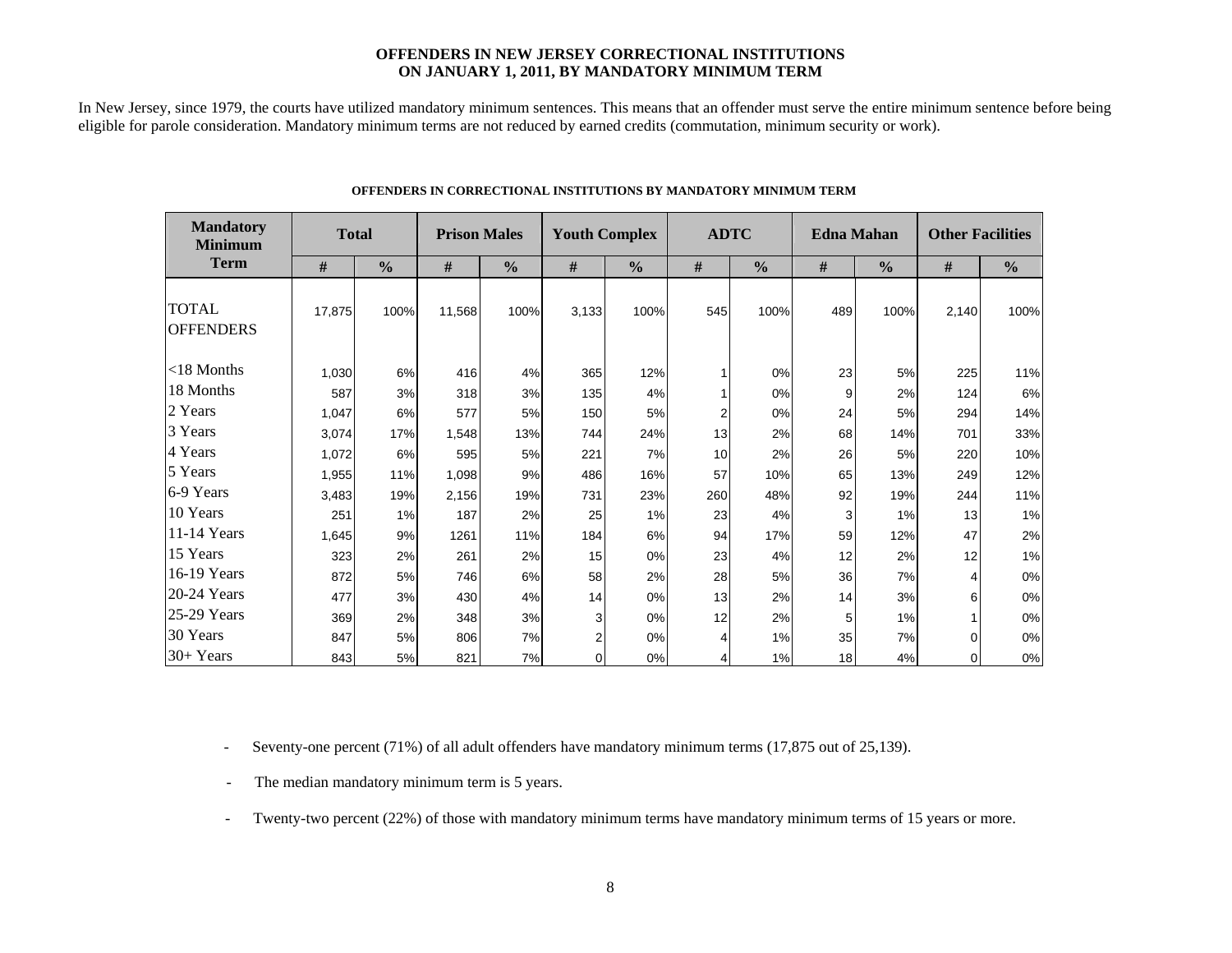#### **OFFENDERS IN NEW JERSEY CORRECTIONAL INSTITUTIONS ON JANUARY 1, 2011, BY AGE**

The age of the offender is the chronological age as of January 1, 2011.

#### **OFFENDERS IN CORRECTIONAL INSTITUTIONS BY AGE**

| Age                              | <b>Total</b> |               |          | <b>Prison Males</b> |                | <b>Youth Complex</b> |          | <b>ADTC</b>   |                | <b>Edna Mahan</b> |          | <b>Other Facilities</b> |  |
|----------------------------------|--------------|---------------|----------|---------------------|----------------|----------------------|----------|---------------|----------------|-------------------|----------|-------------------------|--|
|                                  | #            | $\frac{6}{6}$ | #        | $\frac{0}{0}$       | #              | $\frac{0}{0}$        | #        | $\frac{6}{6}$ | #              | $\frac{0}{0}$     | #        | $\frac{6}{6}$           |  |
| <b>TOTAL</b><br><b>OFFENDERS</b> | 25,139       | 100%          | 15,882   | 100%                | 4,353          | 100%                 | 700      | 100%          | 825            | 100%              | 3,379    | 100%                    |  |
| $<$ 17 Years                     |              | 0%            |          | $0\%$               | $\Omega$       | 0%                   | $\theta$ | 0%            |                | 0%                | $\Omega$ | $0\%$                   |  |
| 17 Years                         | 5            | 0%            | $\Omega$ | 0%                  |                | 0%                   | $\Omega$ | 0%            |                | 0%                |          | 0%                      |  |
| 18-20 Years                      | 707          | 3%            | 59       | 0%                  | 583            | 13%                  | 8        | 1%            | 10             | 1%                | 47       | $1\%$                   |  |
| 21-22 Years                      | 1,614        | 6%            | 295      | 2%                  | 1,123          | 26%                  | 8        | 1%            | 37             | 4%                | 151      | 4%                      |  |
| 23-24 Years                      | 1,804        | 7%            | 539      | 3%                  | 1,022          | 23%                  | 19       | 3%            | 47             | 6%                | 177      | 5%                      |  |
| 25-27 Years                      | 2,953        | 12%           | 1,352    | 9%                  | 1,190          | 27%                  | 26       | 4%            | 70             | 8%                | 315      | 9%                      |  |
| 28-30 Years                      | 2,835        | 11%           | 1,950    | 12%                 | 398            | 9%                   | 36       | 5%            | 103            | 12%               | 348      | 10%                     |  |
| 31-33 Years                      | 2,618        | 10%           | 2,096    | 13%                 | 28             | 1%                   | 45       | 6%            | 84             | 10%               | 365      | 11%                     |  |
| 34-36 Years                      | 2,103        | 8%            | 1,666    | 10%                 | $\overline{c}$ | 0%                   | 45       | 6%            | 71             | 9%                | 319      | 9%                      |  |
| 37-39 Years                      | 2,031        | 8%            | 1,618    | 10%                 |                | 0%                   | 57       | 8%            | 70             | 8%                | 285      | 8%                      |  |
| 40-44 Years                      | 2,939        | 12%           | 2,309    | 15%                 |                | $0\%$                | 96       | 14%           | 118            | 14%               | 415      | 12%                     |  |
| 45-49 Years                      | 2,344        | 9%            | 1,803    | 11%                 |                | 0%                   | 122      | 17%           | 112            | 14%               | 306      | 9%                      |  |
| 50-54 Years                      | 1,429        | 6%            | 1,118    | 7%                  | 0              | 0%                   | 83       | 12%           | 64             | 8%                | 164      | 5%                      |  |
| 55-59 Years                      | 703          | 3%            | 567      | 4%                  | 0              | 0%                   | 64       | 9%            | 16             | 2%                | 56       | 2%                      |  |
| 60-64 Years                      | 374          | 1%            | 296      | 2%                  | 0              | 0%                   | 44       | 6%            | 12             | 1%                | 22       | $1\%$                   |  |
| $65+Years$                       | 282          | 1%            | 214      | 1%                  | 0              | $0\%$                | 47       | 7%            | 9              | 1%                | 12       | 0%                      |  |
| Not Coded                        | 397          | 2%            | $\Omega$ | 0%                  | 0              | $0\%$                | $\Omega$ | 0%            | $\overline{0}$ | 0%                | 397      | 12%                     |  |

-The median age for adult inmates is 33 years.

-Three percent (3%) of all adult offenders are 20 years of age or younger.

-Thirty-six percent (36%) of all adult offenders are between the ages of 21-30.

-Twenty-six percent (26%) of all adult offenders are 31 to 39 years of age.

-Thirty-two percent (32%) of all adult offenders are 40 years of age and older.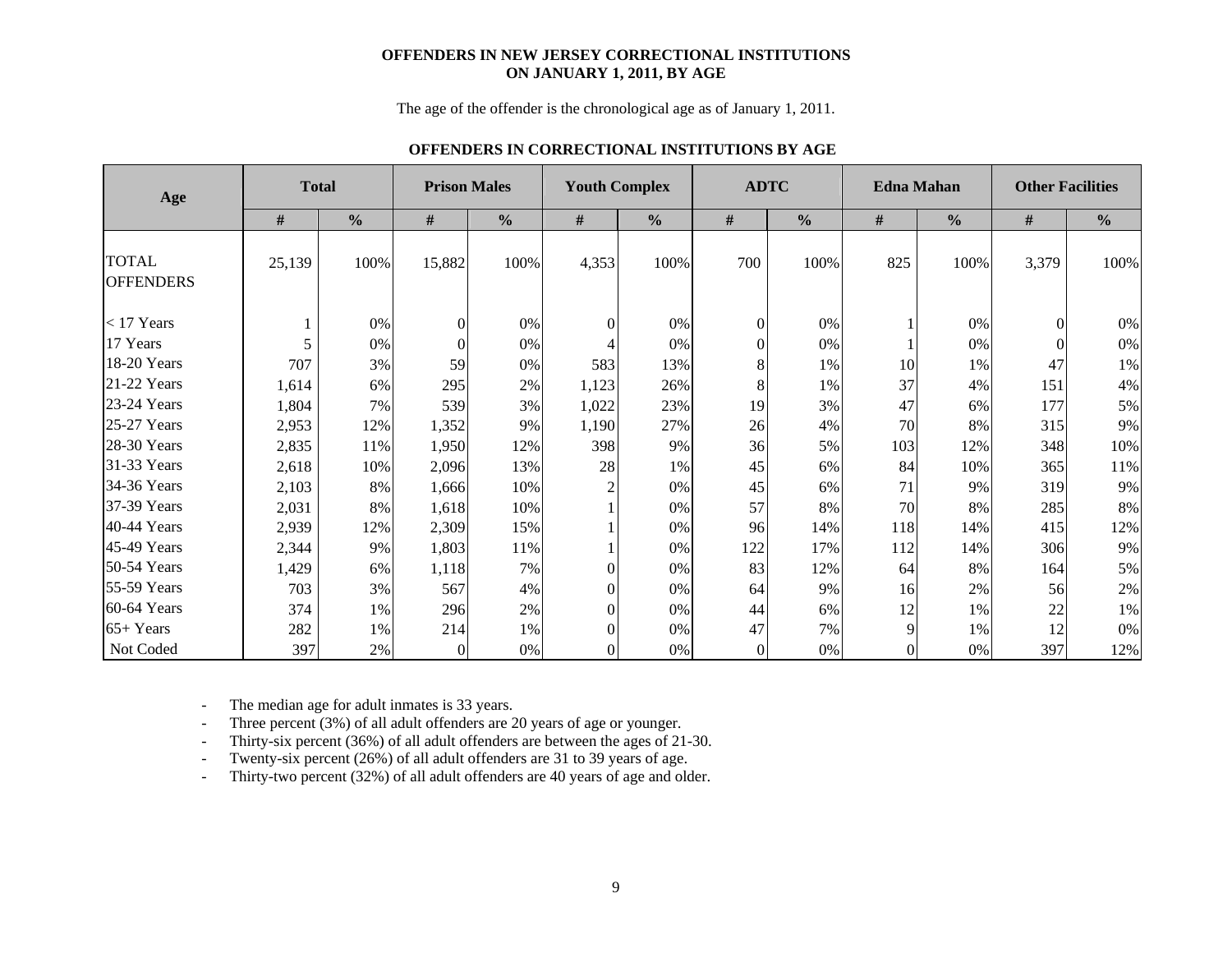#### **OFFENDERS IN NEW JERSEY CORRECTIONAL INSTITUTIONS ON JANUARY 1, 2011, BY RACE/ETHNIC IDENTIFICATION**

In these tabulations, a Hispanic is a person of Mexican, Puerto Rican, Cuban, South American or other Spanish culture or origin (Spain or Portugal) regardless of complexion.

| Ethnic<br><b>Identification</b> | <b>Total</b>   |               | <b>Prison Males</b> |               | <b>Youth Complex</b> |               | <b>ADTC</b> |               | <b>Edna Mahan</b> |               | <b>Other Facilities</b> |               |
|---------------------------------|----------------|---------------|---------------------|---------------|----------------------|---------------|-------------|---------------|-------------------|---------------|-------------------------|---------------|
|                                 | #              | $\frac{0}{0}$ | #                   | $\frac{0}{0}$ | #                    | $\frac{0}{0}$ | #           | $\frac{0}{0}$ | #                 | $\frac{0}{0}$ | #                       | $\frac{0}{0}$ |
| <b>TOTAL OFFENDERS</b>          | 25,139         | 100%          | 15,882              | 100%          | 4,353                | 100%          | 700         | 100%          | 825               | 100%          | 3,379                   | 100%          |
| <b>Black</b><br>White           | 15,236         | 61%           | 9,836               | 62%           | 2,811                | 65%           | 158         | 23%           | 430               | 52%           | 2,001                   | 59%           |
| Hispanic                        | 5,158<br>4,203 | 21%<br>17%    | 3,238<br>2,718      | 20%<br>17%    | 750<br>767           | 17%<br>18%    | 355<br>180  | 51%<br>26%    | 283<br>103        | 34%<br>12%    | 532<br>435              | 16%<br>13%    |
| Asian                           | 135            | 0%            | 84                  | 1%            | 23                   | 1%            |             | 1%            | 9                 | 1%            | 12                      | $0\%$         |
| American Indian                 |                | $0\%$         |                     | 0%            |                      | $0\%$         | $\Omega$    | 0%            |                   | $0\%$         |                         | 0%            |
| Other or Unspecified            | 400            | $2\%$         |                     | 0%            | 2                    | $0\%$         | $\Omega$    | 0%            |                   | 0%            | 397                     | 12%           |

#### **OFFENDERS IN CORRECTIONAL INSTITUTIONS BY RACE/ETHNIC IDENTIFICATION**

 **-** Sixty-one (61%) percent of all state correctional institution offenders were Black, 21% were White and 17% were Hispanic.